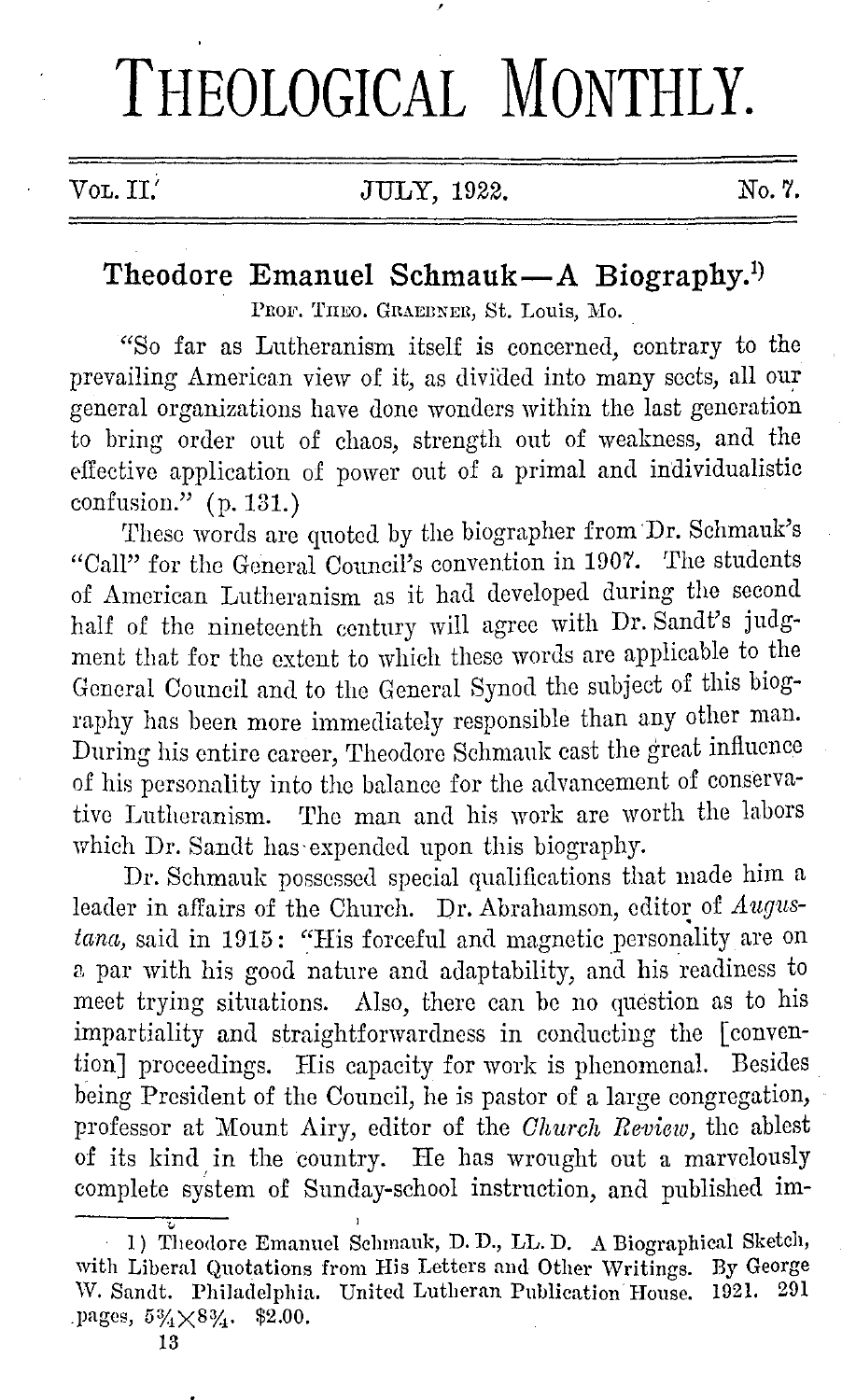## **The Educational Vision of the Founders of the Missouri Synod.**

PROF. J. T. MUELLER, St. Louis, Mo.

The predominant trait of character, the outstanding characteristic of the pioneer fathers of the Missouri Synod, was an active, unfaltering, impelling faith. In the truest sense of the word they were heroes of faith. These men, who unceasingly preached and extolled faith, themselves moved and had their being in faith. By faith they left the country of their fathers and founded, in their adopted country, a Church built upon no other foundation than the pure Word of God. The *sola fide* of their constant profession was rooted in a deep, personal Christian faith imbedded in their hearts.

. Again, our fathers possessed vision; and they had vision just because they had faith. Vision is that faculty of the mind which enables men to visualize future events, both good and evil, together with the required means of thwarting disaster and multiplying success. Our pioneer fathers had, to a remarkable degree, the gift of vision, particularly educational vision. They distinctly foresaw the tremendous possibilities involved in Christian education as a basic means by which to develop, promote, and safeguard the existence of the Church, founded upon the preaching of God's pure Word.

That they should have possessed this vision is, in a way, remarkable. Planted in· the midst of the hill country of Perry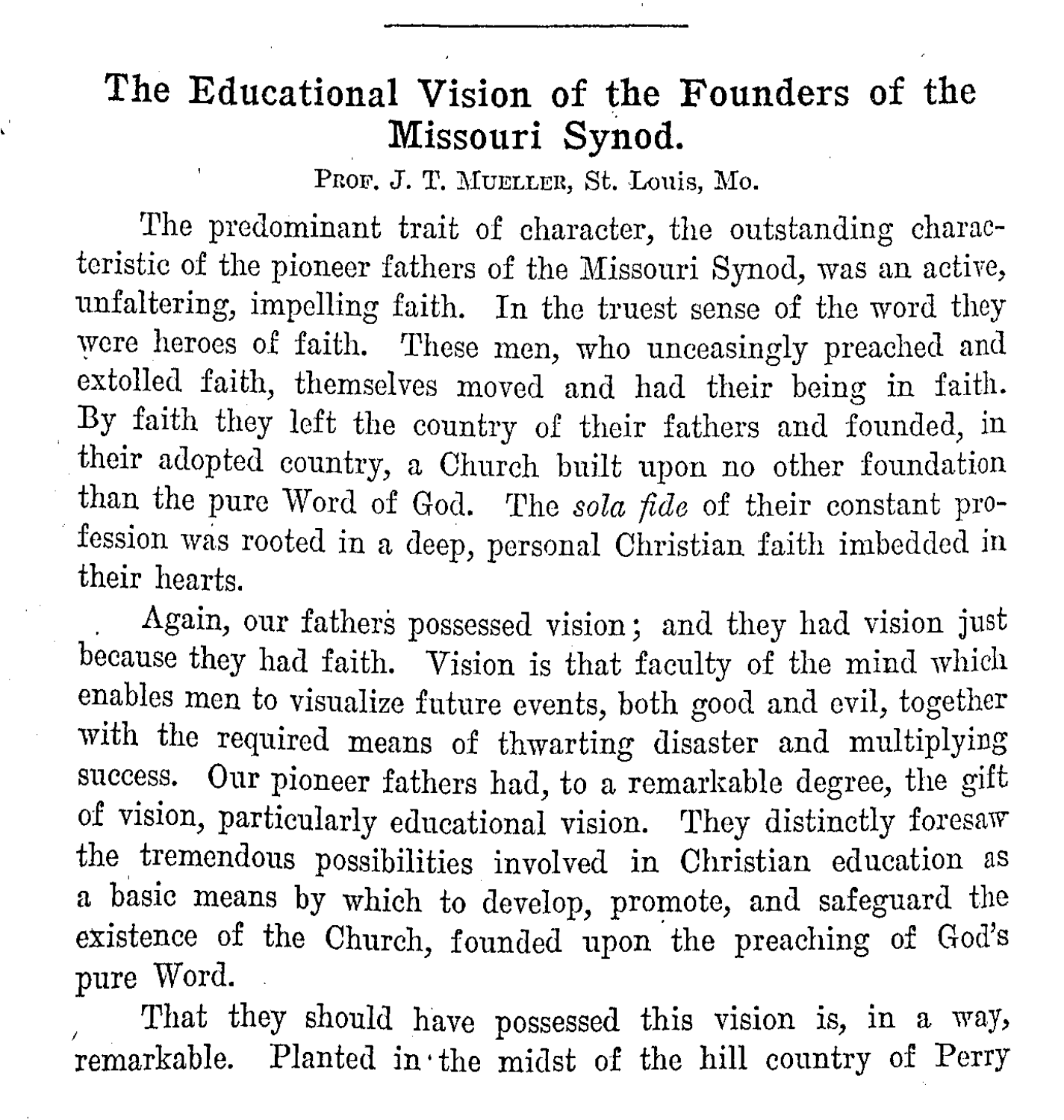County, their colony was placed in a confined and unfavorable environment, and compared with the hugeness of their adopted country, their settlement was, so to speak, a tiny speck. Then, too, they were confronted by all the disadvantages that follow in the wake of poverty, disappointment, and all the manifold afllictions to which new colonies are subject. Had their faith been less sincere and strong, had they looked no farther than the fringe of woodland in which they lived, had they adapted themselves to their petty environment, they would ultimately have lost sight of the noble purpose for which they had left their homes and sought this  $country$  - the establishment of a Church in which they and their children might serve God in the spirit and faith of Luther. However, their faith and the vision which comes from faith saved them. Through the gloom of that wretched period of deep anxiety they kept in mind the divine promises attached to the faithful preaching of the Word; and though the prospects of preaching the Word to multitudes were small indeed, they nevertheless resolved faithfully to proclaim that Word, assured that the cause which they had espoused, the Savior in whom they trusted, the Gospel which they divulged, the Holy Spirit accompanying the Word, could not be defeated; and that the living Christ, sitting at the right hand of God, would not forsake, but bless and prosper His feeble, despised flock. Though they were contemned of men, betrayed by their leader, and sadly disappointed in the immediate hopes which their adopted country offered them, they nevertheless ' resolved to set out upon their glorious missionary enterprise. Accordingly, in spite of the prevailing misery, they erected a Christian college.

Why this college? Christian education, they realized, was the nursing mother of the sacred cause for which they stood. If the Word of God was to abide with them, it must needs be taught. The generation growing up in America was to be a generation nurtured with the food of God's Word, and reared in the admonition of the Lord. Accordingly, the college founded in Perry County was. to be. a true training-school, not only for the future teachers of the Church, but also for the future lay-members, both men and women, of their denomination. It is true, their college was not only to serve religious ends. The courses offered were comprehensive enough to satisfy the educational demands of the State; for the graduates of their college were to be true and loyal citizens, men and women of culture and refinement. Hence the course in that log-cabin college offered all essential subjects that

*)* 

Ì

r<br>I<br>I

 $\mathbf{I}$  $\left\lceil \frac{1}{2} \right\rceil$ 1·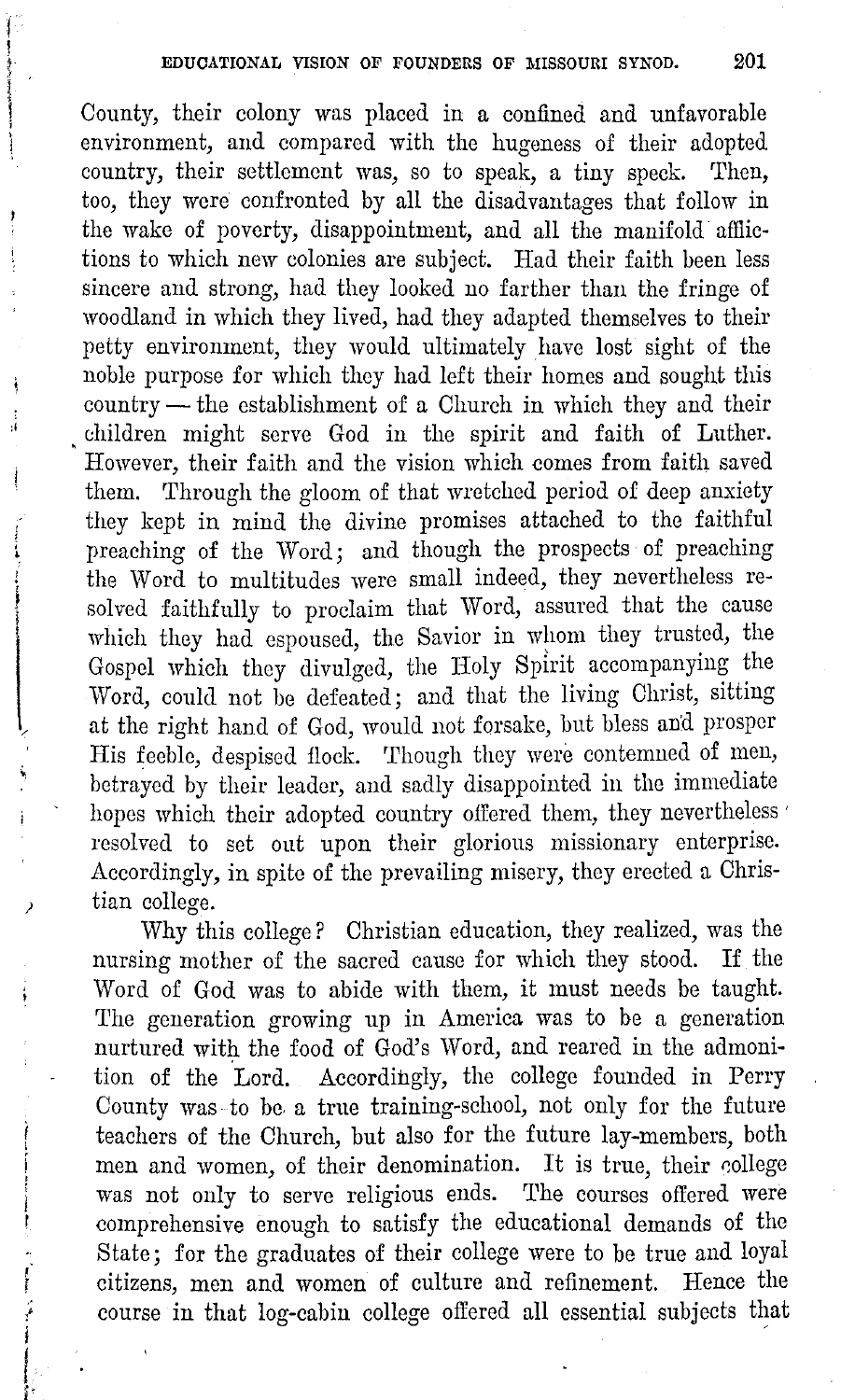make for a liberal education, including in addition such branches as French, physics, linguistics, music, etc. Their children were not to be a race of ignorant hewers of wood or drawers of water, but well-informed, intelligent Americans. So into the classrooms of their *alma mater* our pioneer fathers poured the rich treasures of Europe's vast store of educational wealth. Food for the body was a lesser consideration; to give their children food for the mind was their most earnest desire. Verily, the men of Perry County, the founders of our Synod, were men of truest educational vision.

Nevertheless, it must be remembered that the foundation upon which Concordia College of Perry County was built, was the Word . of God. The educated generation that was to be given, as a treasure of ineffable value, to the country which these pioneers had adopted, was to be a Christian people. Accordingly, the nobler purpose of that log-cabin school was Scriptural indoctrination. The men and women to be graduated from their college were to know, above all, the wisdom that maketh wise unto salvation. **All** other knowledge was to serve only as the *ancilla theologiae*, the handmaiden of sacred theology. The graduates of the Saxon village college were to know first of all the divine counsel of salvation, the good and gracious will of God, the Law and the Gospel; and they were to be able to apply the sacred precepts of divine truth to every circumstance looming up on the horizon of their earth-bound lives. hus the Saxon pilgrims were determined to rear Christian men and women, rooted immovably in the fundamentals of the faith.

Again, that humble school of Perry County was to be the seminary, training future ministers and teachers of the Church. Ministers, why? Teachers, for what purpose? Here again we marvel at their educational vision. Did our fathers really think that the scattered preaching-stations of Perry County or the small band of believers in St. Louis would ultimately determine the boundaries of the Church which they had come to establish? This we can hardly assume. As they believed in the living Christ, so they believed that His eternal, conquering Gospel, which they proclaimed, would strain from victory to victory. Though a handful of men, they entered the Canaan of their choice with believing hearts, never doubting that the Word of God, the everlasting power of God unto salvation, would assuredly conquer the hearts of men. Indeed, not the confines of Perry County nor the city of St. Louis would witness the terminal of their onward march. They set their hearts to waft the message of spiritual conquest from the Atlantic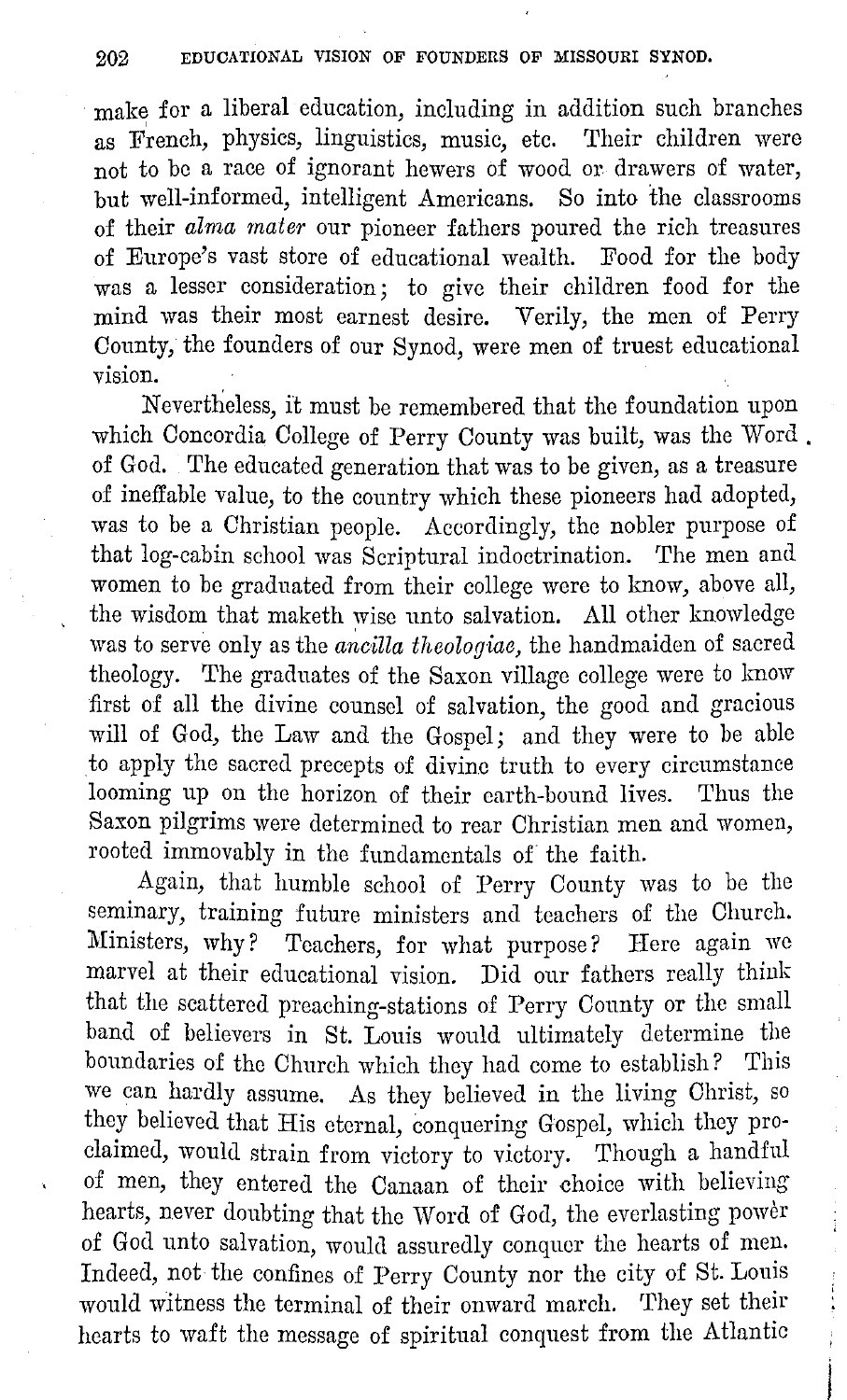to the Pacific, from· the ice-bound prairies of Canada to the malaria-stricken everglades of Florida.

Such was the faith and vision which these pious men possessed. 'l'rue apostolic zeal was once more restored to the world. Luther, with his powerful conviction and zeal, lived anew in his countrymen who had sought our shores. And it was this faith in the victory of the Gospel, this vision of divine promises fulfilled, that induced our fathers to establish at so early a date their theological school. The men who were to preach the true Gospel were to be home-trained. Rationalistic Germany, which had deviated from the standards of Scripture-truth, could not supply the men to preach the Word in all its truth and purity; nor could our fathers . look for help to the eviscerated synods of Lutheran name that feebly pulsated in portions of our country. Deluged under a tide of rationalism and syncretism, these Lutherans of America could never join hands in the work which our fathers intended to do. So they resolved to train their own preachers and missionaries and to rear them as efficient workers in the holy cause of Christ. It was with this, end in view that their college was established in Perry County, as a school in which faithful apostles of Jesus Christ were to be equipped for their sacred mission.

And not preachers only, but also teachers; nor teachers only for secondary schools, but, above all, for primary schools. Here again we marvel at their vision. Our Lutheran synods in North America had failed in their work largely by disregarding the value of a thorough Christian education. It is true, they had established Sunday-schools, catechetical instruction, and occasionally also a more thorough and efficient instruction in the Word of God. The more excellent way of our fathers, however, was the establishment of a parochial school system, not as a sporadic issue, but as a vital, universal, fundamental synodical institution. In order to train the coming generation to faithful habits of lifelong service, our pioneer fathers realized that something more was demanded than mere haphazard instruction. There must be training, rearing, drilling, and that not only in imparting Christian fundamentals, but also in safely applying Christian principles to every experience of life. 'l'hese were the basic ideals underlying the educational system established by the founders of our Synod.

Indeed, these Saxon immigrants were idealists in the noblest sense of the term. Their goals and opportunities, the methods and means of their realization, were all visioned in the golden glow of faith's optimism, hope's never-disillusioned expectations,